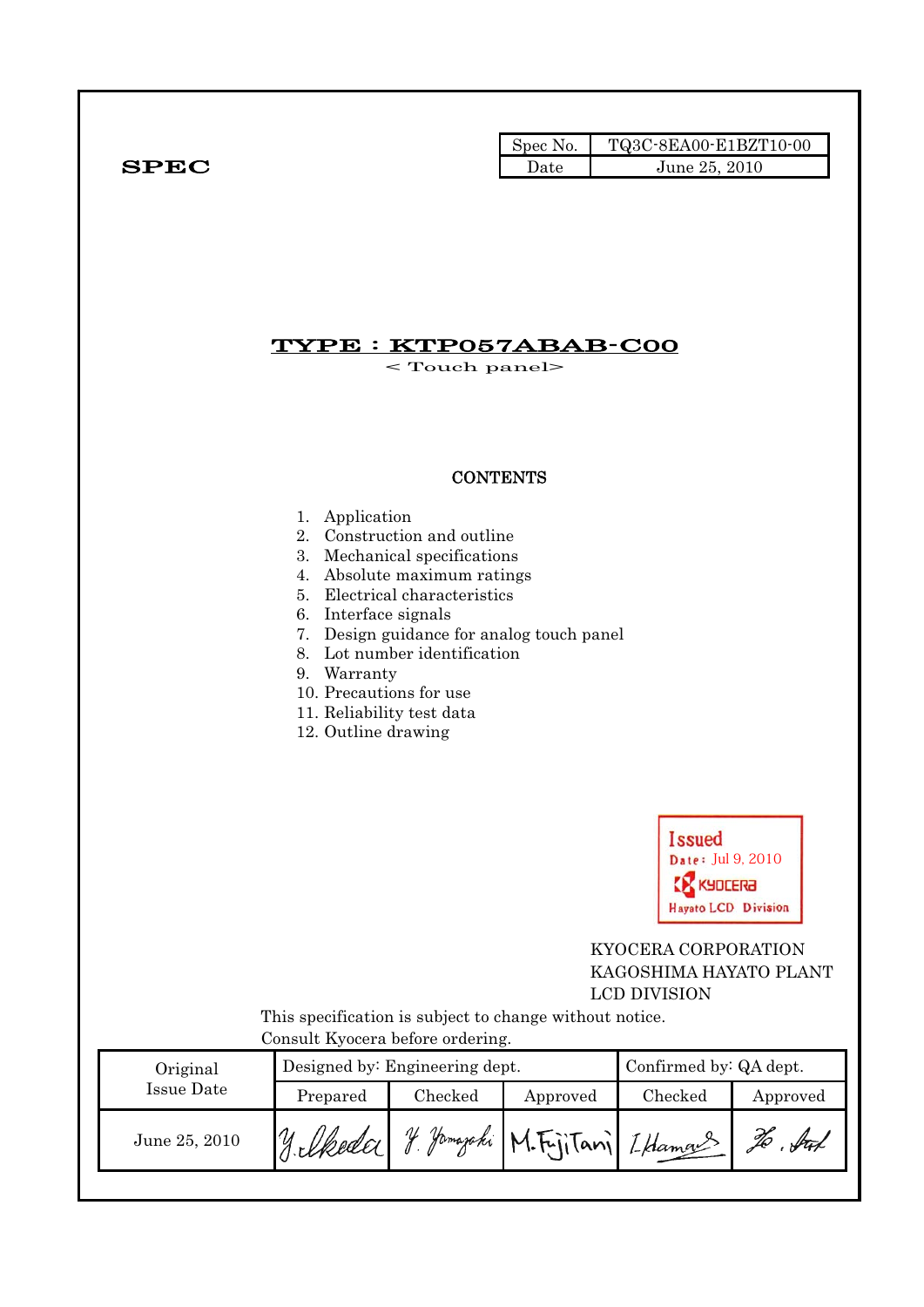| Spec No.              | Part No.       | Page |
|-----------------------|----------------|------|
| TQ3C-8EA00-E1BZT10-00 | KTP057ABAB-C00 |      |

# Warning

- 1. This Kyocera touch panel has been specifically designed for use only in electronic devices and industrial machines in the area of audio control, office automation, industrial control, home appliances, etc. The module should not be used in applications where the highest level of safety and reliability are required and module failure or malfunction of such module results in physical harm or loss of life, as well as enormous damage or loss. Such fields of applications include, without limitation, medical, aerospace, communications infrastructure, atomic energy control. Kyocera expressly disclaims any and all liability resulting in any way to the use of the touch panel in such applications.
- 2. Customer agrees to indemnify, defend and hold Kyocera harmless from and against any and all actions, claims, damages, liabilities, awards, costs, and expenses, including legal expenses, resulting from or arising out of Customer's use, or sale for use, or Kyocera touch panels in applications.

# Caution

1. Kyocera shall have the right, which Customer hereby acknowledges, to immediately scrap or destroy tooling for Kyocera touch panels for which no Purchase Orders have been received from the Customer in a two-year period.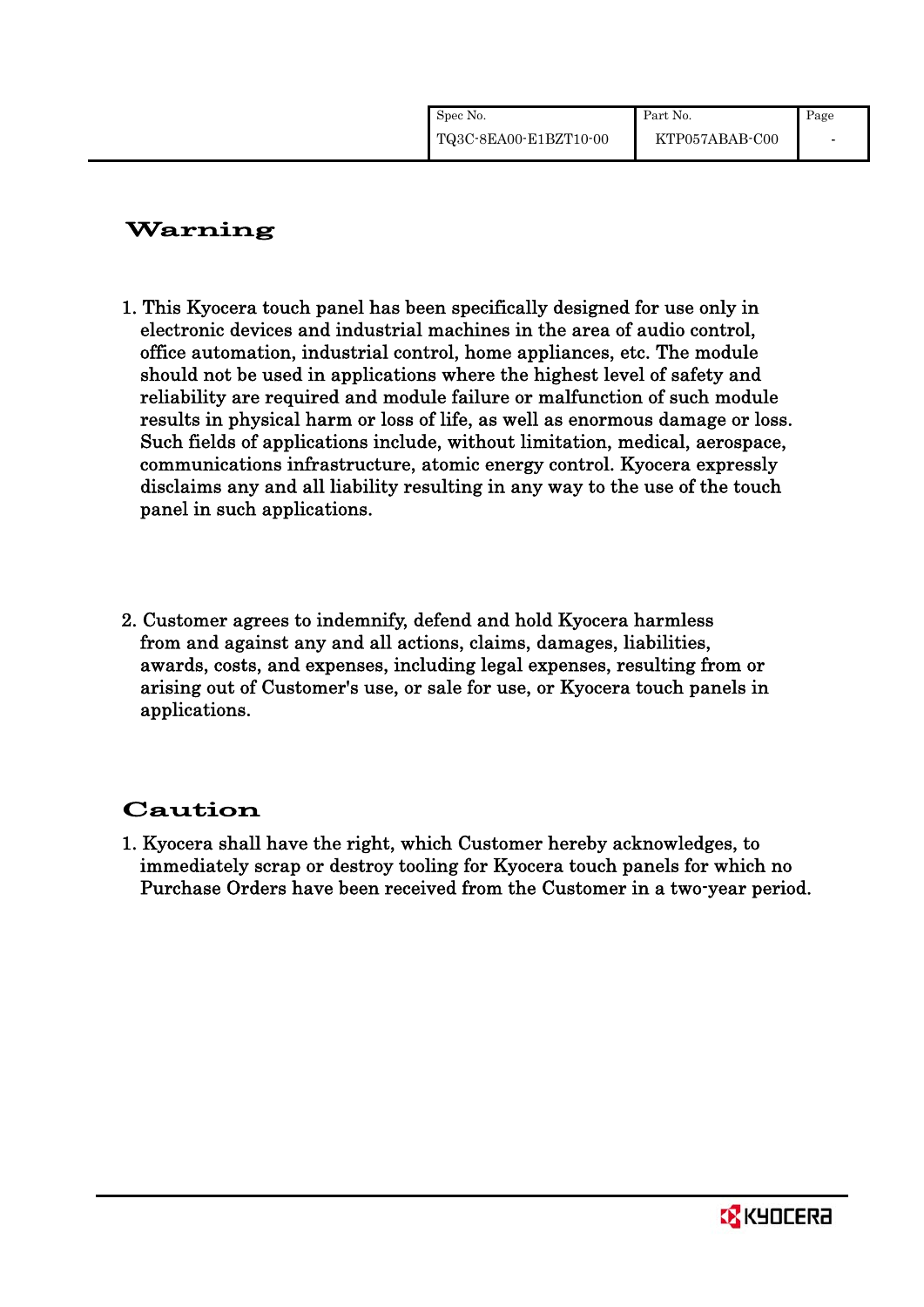|                  |             |            | Spec No.                        |                                                    | Part No.                |                        | Page |
|------------------|-------------|------------|---------------------------------|----------------------------------------------------|-------------------------|------------------------|------|
|                  |             |            |                                 | ${\bf TQ3C\text{-}SEAOO\text{-}E1BZT10\text{-}O0}$ | KTP057ABAB-C00          |                        |      |
|                  |             |            |                                 | Revision record                                    |                         |                        |      |
|                  |             |            | Designed by : Engineering dept. |                                                    | Confirmed by : QA dept. |                        |      |
|                  | $\rm{Date}$ | Prepared   | $\rm Checked$                   | Approved                                           | $\rm Checked$           | ${\Large\bf Approved}$ |      |
|                  |             |            |                                 |                                                    |                         |                        |      |
|                  |             |            |                                 |                                                    |                         |                        |      |
| ${\rm Rev. No.}$ | Date        | $\rm Page$ |                                 | Descriptions                                       |                         |                        |      |
|                  |             |            |                                 |                                                    |                         |                        |      |
|                  |             |            |                                 |                                                    |                         |                        |      |
|                  |             |            |                                 |                                                    |                         |                        |      |
|                  |             |            |                                 |                                                    |                         |                        |      |
|                  |             |            |                                 |                                                    |                         |                        |      |
|                  |             |            |                                 |                                                    |                         |                        |      |
|                  |             |            |                                 |                                                    |                         |                        |      |
|                  |             |            |                                 |                                                    |                         |                        |      |
|                  |             |            |                                 |                                                    |                         |                        |      |
|                  |             |            |                                 |                                                    |                         |                        |      |
|                  |             |            |                                 |                                                    |                         |                        |      |
|                  |             |            |                                 |                                                    |                         |                        |      |
|                  |             |            |                                 |                                                    |                         |                        |      |
|                  |             |            |                                 |                                                    |                         |                        |      |
|                  |             |            |                                 |                                                    |                         |                        |      |
|                  |             |            |                                 |                                                    |                         |                        |      |
|                  |             |            |                                 |                                                    |                         |                        |      |
|                  |             |            |                                 |                                                    |                         |                        |      |
|                  |             |            |                                 |                                                    |                         |                        |      |
|                  |             |            |                                 |                                                    |                         |                        |      |
|                  |             |            |                                 |                                                    |                         |                        |      |
|                  |             |            |                                 |                                                    |                         |                        |      |
|                  |             |            |                                 |                                                    |                         |                        |      |
|                  |             |            |                                 |                                                    |                         |                        |      |
|                  |             |            |                                 |                                                    |                         |                        |      |
|                  |             |            |                                 |                                                    |                         |                        |      |
|                  |             |            |                                 |                                                    |                         |                        |      |
|                  |             |            |                                 |                                                    |                         |                        |      |
|                  |             |            |                                 |                                                    |                         |                        |      |
|                  |             |            |                                 |                                                    |                         |                        |      |
|                  |             |            |                                 |                                                    |                         |                        |      |
|                  |             |            |                                 |                                                    |                         |                        |      |
|                  |             |            |                                 |                                                    |                         |                        |      |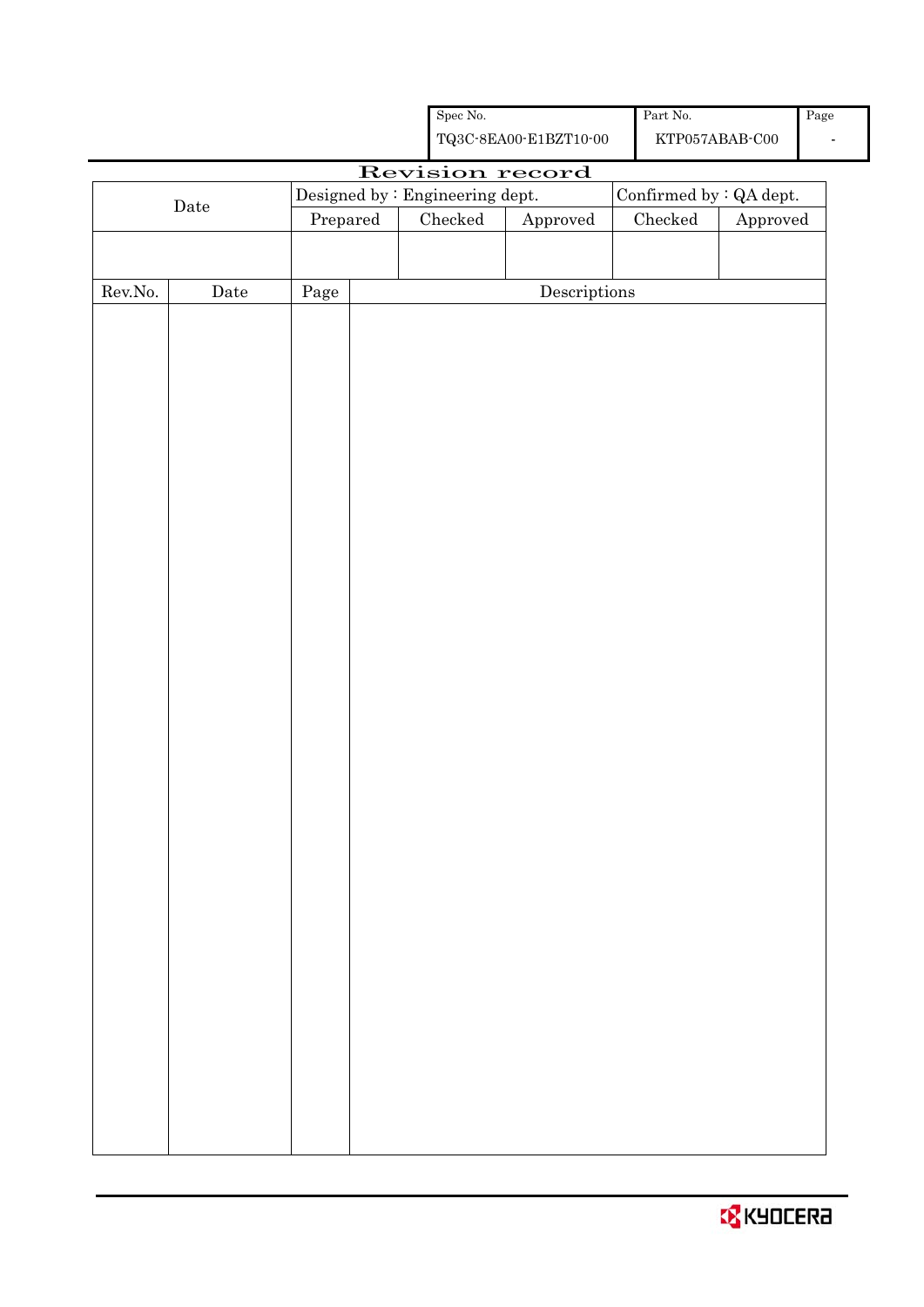## 1. Application

This document defines the specification of KTP057ABAB-C00. (RoHS Compliant)

### 2. Construction and outline

| Touch panel  | : Analog type $(Glass/Glass)$       |
|--------------|-------------------------------------|
| Surface film | : Glare Anti-finger print treatment |

## 3. Mechanical specifications

3-1. Mechanical specifications of touch panel

|                          | Item                          | Specification                      | Unit       |
|--------------------------|-------------------------------|------------------------------------|------------|
| 1)<br>Outline dimensions |                               | $129.5(W)\times97(H)\times1.44(D)$ | mm         |
| Active area              |                               | $117.1(W)\times88.4(H)$            | mm         |
| Viewing area             |                               | $119.1(W)\times 90.4(H)$           | mm         |
| Mass                     |                               | <b>TBD</b>                         | g          |
| Input                    |                               | Radius-0.8 stylus or Finger        |            |
| <b>Actuation Force</b>   |                               | $0.1 \sim 2.0$                     | N          |
|                          | 2)<br>Striking(Finger-input)  | 1 million                          | hits       |
| Operating life           | 3)<br>$Sliding(Stylus-input)$ | 100 thousand                       | characters |
| Transmittance            |                               | Typ.80(at full wavelength)         | %          |
| Reflectance              |                               | Typ.15(550nm)                      | $\%$       |
| Surface hardness         |                               | 3H or more (Pencil hardness)       |            |

1) Please refer to outline drawing for details.

| 2)<br>Striking test condition |                                                                                                            |
|-------------------------------|------------------------------------------------------------------------------------------------------------|
| Testing rod                   | : Silicon rubber (Hardness: $60^{\circ}$ ), Tip: R = 4.0,                                                  |
| Testing location              | $\therefore$ In active area                                                                                |
| Input voltage                 | $\cdot$ DC5V                                                                                               |
| Load                          | : 2.94N                                                                                                    |
| Cycle                         | $: 5 \text{hits/sec}$                                                                                      |
| Judgment                      | $\therefore$ No defect in function                                                                         |
|                               | : No appearance defect which causes trouble to use.<br>*Dents, blurs and marks on surface film : neglected |
| 3)<br>Sliding test condition  |                                                                                                            |
| Testing rod                   | : Polyacetal resin, $Tip: R = 0.8$                                                                         |
| Testing location              | $\therefore$ In active area                                                                                |
| Input voltage                 | $\cdot$ DC5V                                                                                               |
| Load                          | $\approx 2.45N$                                                                                            |
| Input length                  | $\frac{10}{2}$                                                                                             |

- Input speed : 50mm/sec
- Sliding times : 10mm sliding (back and forth) counts as 2 times.
- Judgment : No defect in function

: No appearance defect which causes trouble to use.

\*Dents, blurs and marks on surface film : neglected

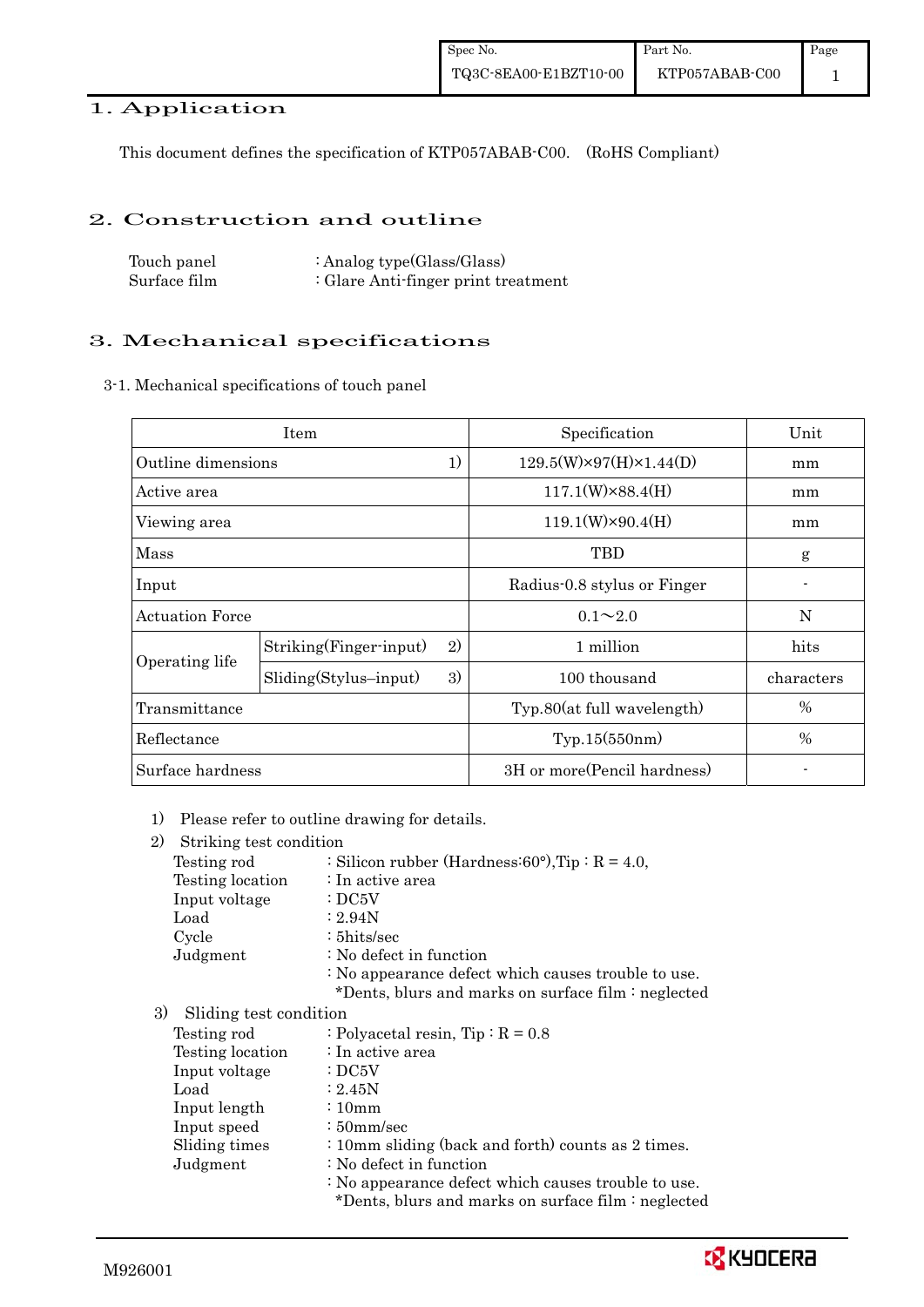## 4. Absolute maximum ratings

#### 4-1. Electrical absolute maximum ratings

| Item                           | Symbol       | Min. | Max. | Unit |
|--------------------------------|--------------|------|------|------|
| Supply voltage for touch panel | $\rm V_{TP}$ |      | 6.0  |      |
| Input current of touch panel   | Iтр          |      | 0.5  | mА   |

### 4-2. Environmental absolute maximum ratings

| Item                     | Symbol                  | Min.  | Max.         | Unit      |
|--------------------------|-------------------------|-------|--------------|-----------|
| Operating temperature    | Top                     | $-30$ | 85           | $\circ$ C |
| Storage temperature      | T <sub>STO</sub>        | $-40$ | 95           | $\circ$ C |
| Operating humidity<br>1) | Hop                     | 10    | $\mathbf{2}$ | %RH       |
| 1)<br>Storage humidity   | <b>H</b> <sub>STO</sub> | 10    | $\mathbf{2}$ | %RH       |
| Vibration                |                         | 3)    | 3)           |           |
| Shock                    |                         |       |              |           |

- 1) Non-condensing.
- 2) Temp. $\leq 40^{\circ}$ C, 85%RH Max. Temp.>40°C, Absolute humidity shall be less than 85%RH at 40°C.
- 3) The touch panel is installed on the LCD using two sided tape.

| Frequency       | $10\sim$ 55 Hz | Acceleration value           |
|-----------------|----------------|------------------------------|
| Vibration width | $0.15$ mm      | $(0.3 \sim 9 \text{ m/s}^2)$ |
| Interval        | $10-55-10$ Hz  | 1 minutes                    |

 2 hours in each direction X, Y, Z (6 hours total) EIAJ ED-2531

4) The touch panel is installed on the LCD using two sided tape. Acceleration: 490 m/s2, Pulse width: 11 ms 3 times in each direction:  $\pm X$ ,  $\pm Y$ ,  $\pm Z$ EIAJ ED-2531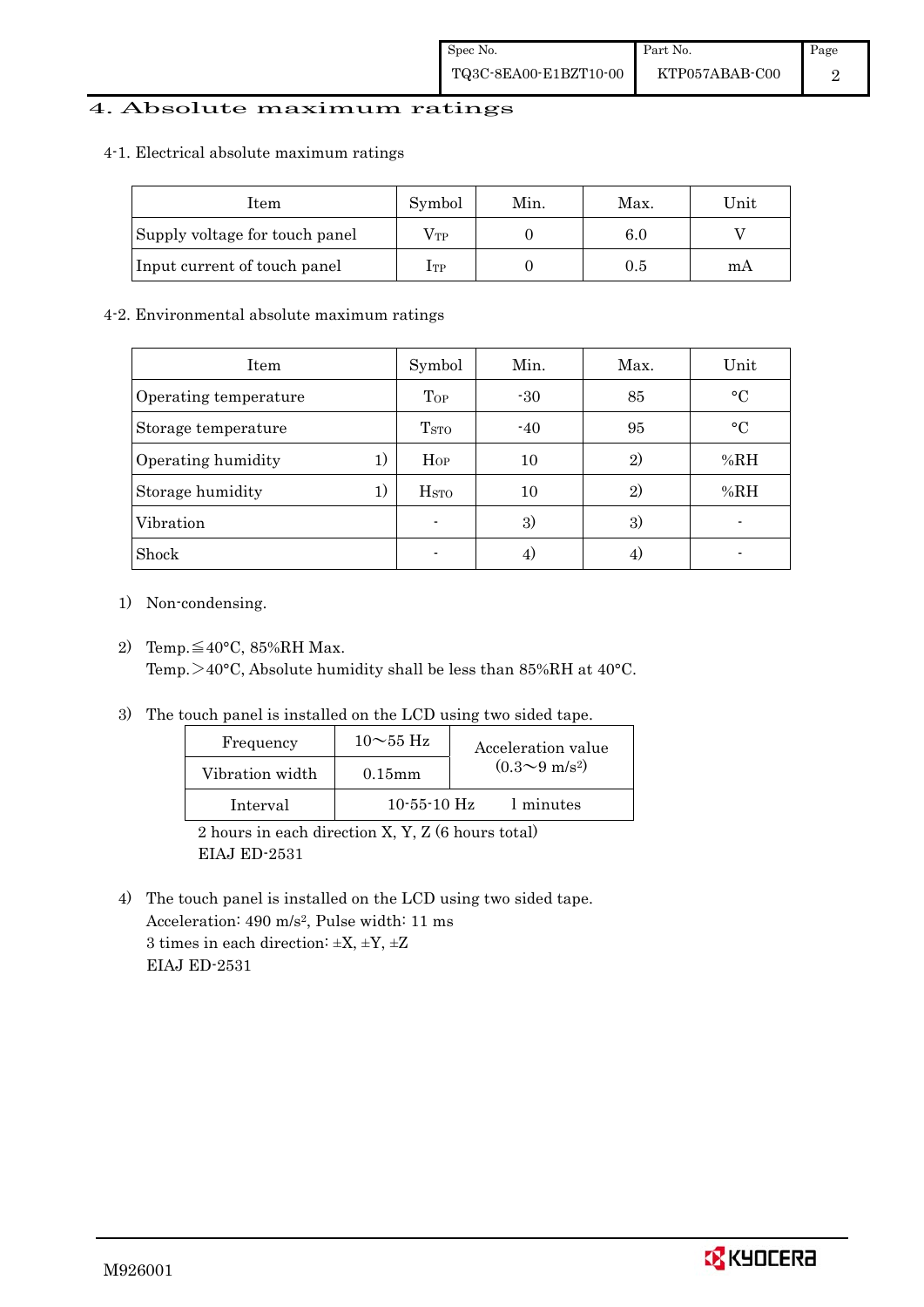### 5. Electrical characteristics

| Item                           | Symbol         | Condition                | Min.                | Typ.                     | Max.                     | Unit          |
|--------------------------------|----------------|--------------------------|---------------------|--------------------------|--------------------------|---------------|
| Supply voltage for touch panel | $V_{TP}$       | $\blacksquare$           |                     | 5.0                      | $\overline{\phantom{0}}$ |               |
| Terminal resistance            | $xL-xR$        |                          | 200                 |                          | 1200                     | Ω             |
|                                | $yU-yL$        | $\blacksquare$           | 200                 |                          | 1000                     | Ω             |
| 2)<br>Linearity                | $\blacksquare$ | $\overline{\phantom{0}}$ | less than $\pm 2.5$ |                          | $\%$                     |               |
| 3)<br>Insulation resistance    | -              | DC25V                    | 50                  | $\overline{\phantom{0}}$ |                          | $\rm M\Omega$ |
| 4)<br>Chattering               |                | at ON/OFF                |                     | less than 10             |                          | ms            |

- 1) Resistance between terminal xL and xR, or between yU and yL.
- 2) Apply 5VDC to the terminal xL-xR, and measure the output voltage at terminal y when a random input is applied in the active area. Measure the difference between the output and theoretical voltages. (Measure the actual voltage at the terminal using the same method.)



- 3) Resistance between the upper and lower terminals.
- 4) Apply 5VDC to the terminal xL-xR, and measure the oscillation at terminal y when applying a random input in the active area. (Measure the oscillation at terminal x using the same method.)



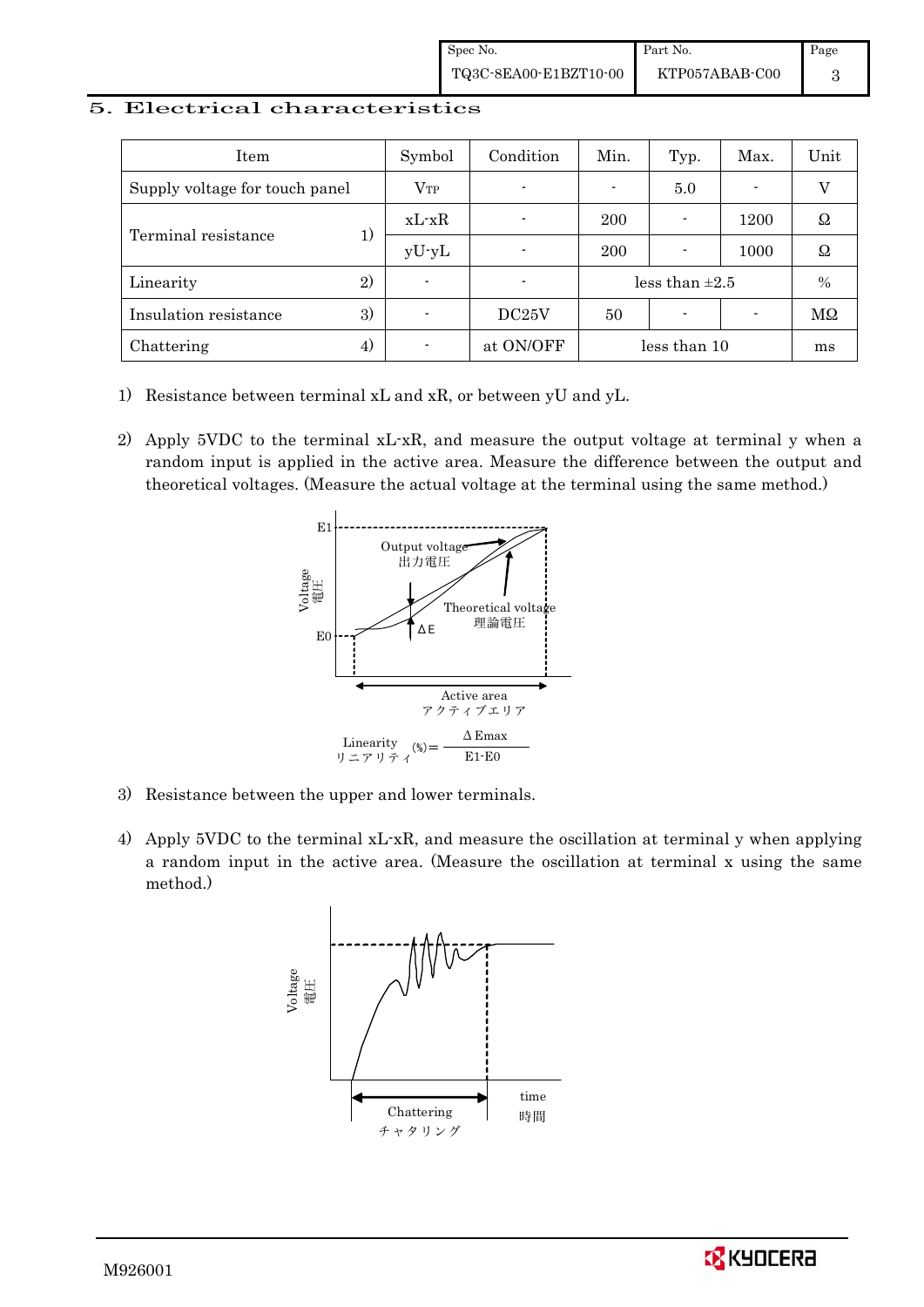#### 6. Interface signals

| No.            | Symbol | Description      |
|----------------|--------|------------------|
|                | yU     | y-Upper terminal |
| $\overline{2}$ | xL     | x-Left terminal  |
| 3              | yL     | y-Lower terminal |
|                | xR     | x-Right terminal |

Touch panel side connector : 1.25mm pitch Recommended matching connector : 04FFS-SP-GB-TF(LF)(SN) (IRISO) : 00-8370-049-000-888+ (ELCO)

## 7. Design guidance for analog touch panel

7-1 Electrical (In customer's design, please remember the following considerations.)

- 1) Do not use the current regulated circuit.
- 2) Keep the current limit with top and bottom layer. (Please refer to "Electrical absolute maximum ratings" for details.)
- 3) Analog touch panel can not sense two points touching separately.
- 4) A contact resistance is appeared at the touch point between top and bottom layer. After this resistance has stable read of the touch panel position data.
- 5) Because noise of inverter or peripheral circuits may interfere signal of touch panel itself it is necessary to design carefully in advance to avoid these noise problem.

#### 7-2 Software

- 1) Do the "User Calibration".
- 2) "User Calibration" may be needed with long term using. Include "User Calibration" menu in your software.
- 3) When drawing a line with a stylus, there may be a slight discontinuity when the stylus passes over a spacer-dot. If necessary, please provide a compensation feature within your software.

7-3 Mounting on display and housing bezel

- 1) Do not use an adhesive tape to bond it on the front of touch panel and hang it to the housing bezel.
- 2) This touch panel has an airtight but not watertight structure. Please not to use it for the applications requiring watertight or under the environments occurred condensation. If it is expected to be exposed to the environments that vapor, moisture or other liquids may seep inside a bezel, please be sure to take some measurements for drip-proof or waterproof by using sealing materials on the bezel.
- 3) Please mount the touch panel so that it is flat. An optical interference pattern (Newton ring) may be observed if the touch panel is installed on a bent or twisted LCD surface or if it is bent or twisted after installation.
- 4) Please mount the touch panel so that it does not move or slide relative to the LCD, even when vibration or shock is applied and even when high humidity or high temperature may weaken the mounting adhesive.

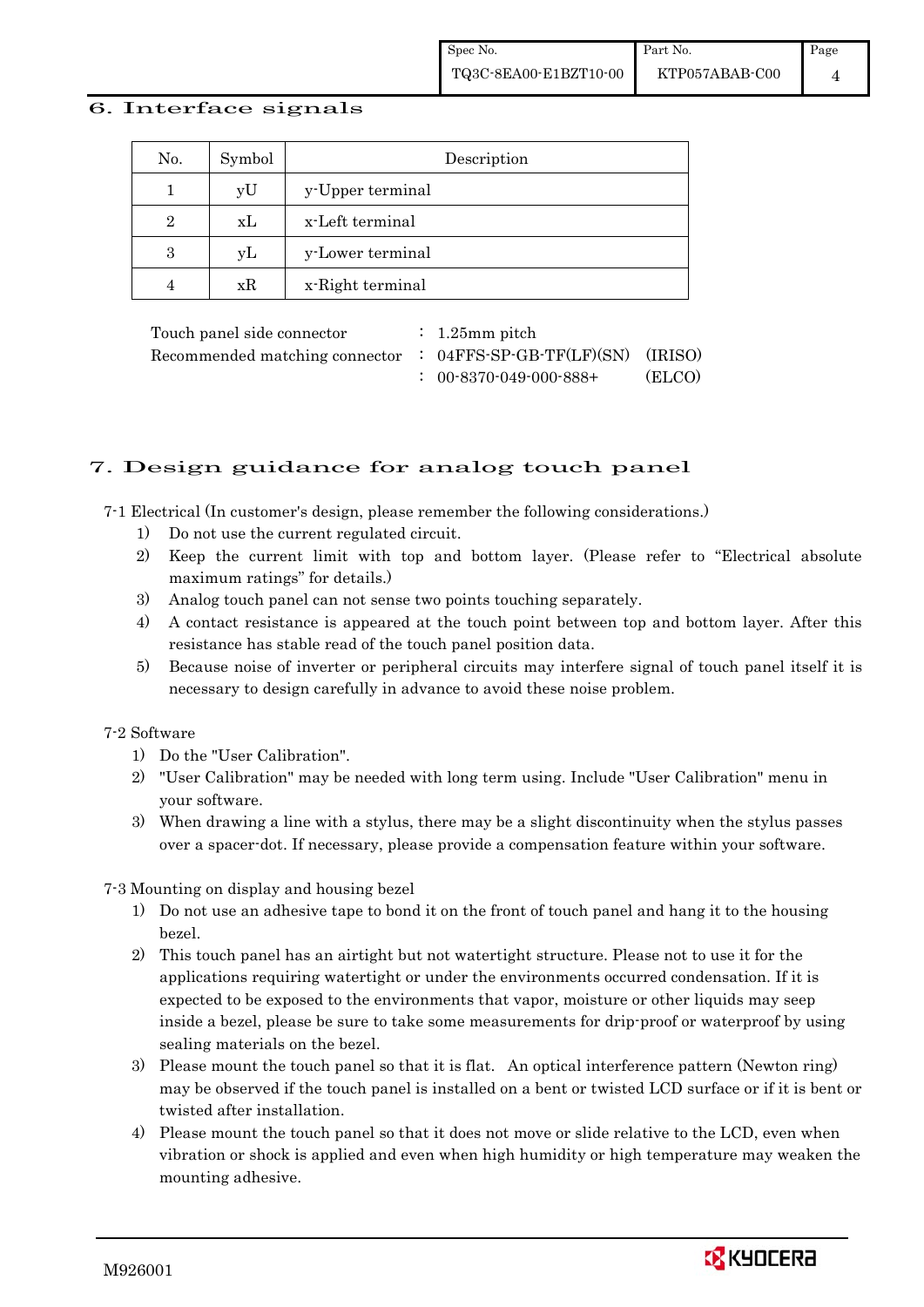### 8. Lot number identification

The lot number shall be indicated on the FPC tail.

KTP057ABAB-C00 - OOOOOOOOOOOOOOOO

| $\downarrow \qquad \qquad \downarrow$ |  |
|---------------------------------------|--|
| $1$ 2                                 |  |

| $\vert$ No1. – No2. above indicate |  |
|------------------------------------|--|
| 1. Lot No. 9 digits                |  |
| 2. Serial 3 digits                 |  |

## 9. Warranty

9-1. Incoming inspection

Please inspect the touch panel within one month after your receipt.

9-2. Production warranty

 Kyocera warrants its touch panel's for a period of 12 months from the ship date. Kyocera shall, by mutual agreement, replace or re-work defective touch panel's that are shown to be Kyocera's responsibility

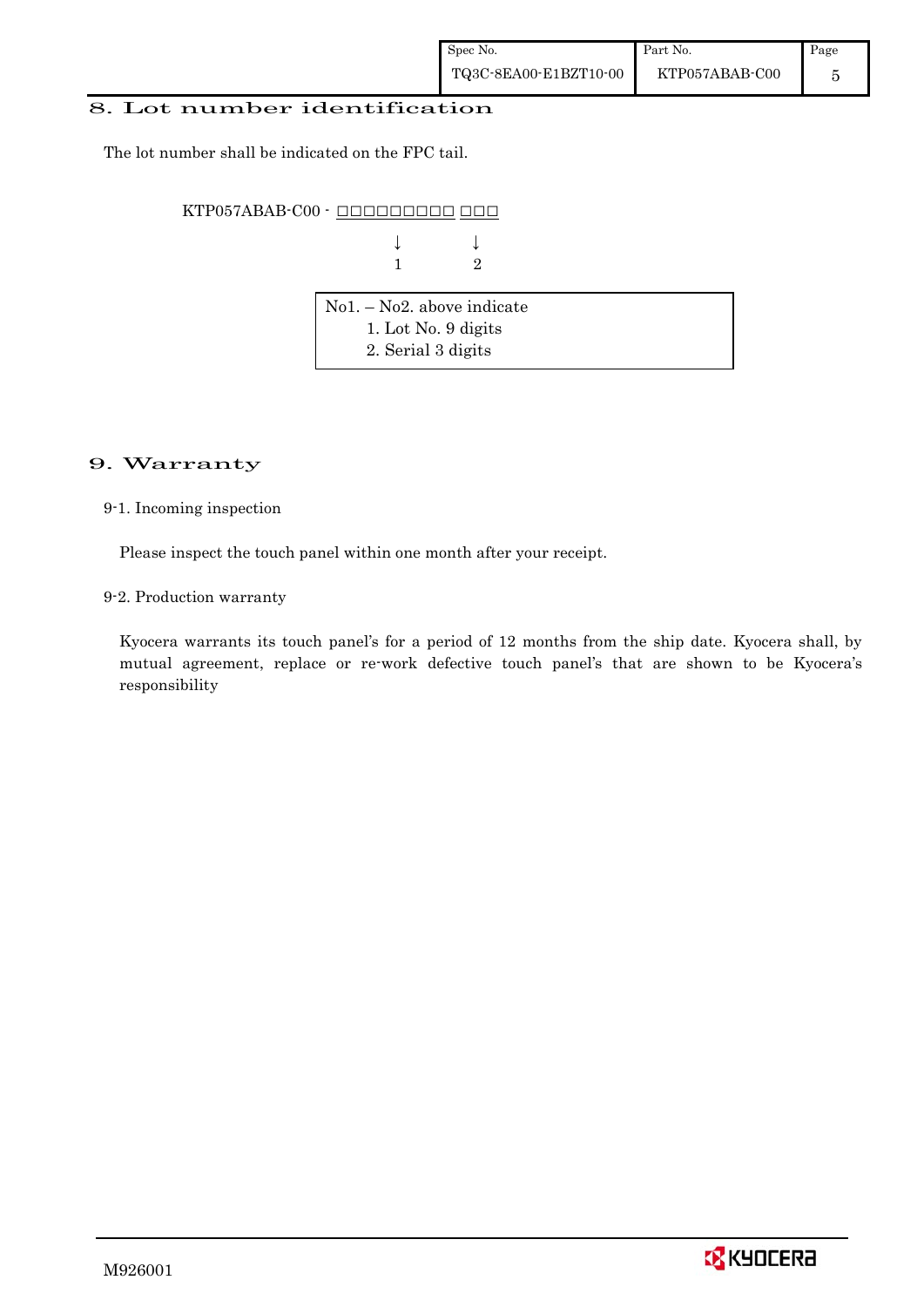6

## 10. Precautions for use

## 10-1. Usage

- 1) DO NOT store in a high humidity environment for extended periods. Surface film degradation bubbles, and/or peeling off of the surface film may result.
- 2) Do not push or rub the touch panel's surface with hard to sharp objects such as knives, or the touch panel may be scratched.
- 3) When the touch panel is dirty, gently wipe the surface with a soft cloth, sometimes moistened by mild detergent or alcohol. If a hazardous chemical is dropped on the touch panel by mistake, wipe it off right away to prevent human contact.
- 4) Always keep the touch panel free from condensation during testing. Condensation may permanently spot or stain the surface film.
- 5) Do not pull the touch panel FPC and do not bend the root of the wires. Housing should be designed to protect touch panel FPC from external stress.
- 6) This Kyocera touch panel has been specifically designed for use in general electronic devices, but not for use in a special environment such as usage in an active gas. Hence, when the touch panel is supposed to be used in a special environment, evaluate the touch panel thoroughly beforehand and do not expose the touch panel to chemicals such as an active gas.
- 7) The touch panel is made of glass. It may break when dropped, or vibrated excessively. Usually there is a film on the surface of the glass which would prevent broken glass from scattering, but nevertheless handle it carefully during assembly and treat it gently during use.
- 8) Touch panel edges are sharp, so they have a possibility of cutting your body, for example your finger. Handle the touch panel with enough care to prevent cuts. When you hold the touch panel, put on the protector, for example the gloves which have a strength enough to stand sharpness of touch panel edges.

## 10-2. Installation of the touch panel

- 1) The touch panel shall be installed flat, without twisting or bending.
- 2) Please design the housing window so that its edges are between the active area and the effective area of the touch screen. Must maintain a gap between inside of bezel and touch panel to avoid malfunction or electrode damage of touch panel.
- 3) A transparent protection sheet is attached to the touch panel. Please remove the protection film slowly before use, paying attention to static electricity.
- 4) Do not scratch, or put any stress outside the active area of the touch panel when you install it on to an LCD, or it may damage the ITO pattern of the touch panel.

## 10-3. Operation

- 1) The touch panel shall be operated within the limits specified. Operation at values outside of these limits may shorten life, and/or harm display images.
- 2) Do not use the touch panel in environments conducive to the formation of condensation.

## 10-4. Storage

- 1) The touch panel shall be stored within the temperature and humidity limits specified. Store in a dark area, and protect the touch panel from direct sunlight or fluorescent light.
- 2) Always store the touch panel so that it is free from external pressure onto it. This will prevent the formation of Newton rings.

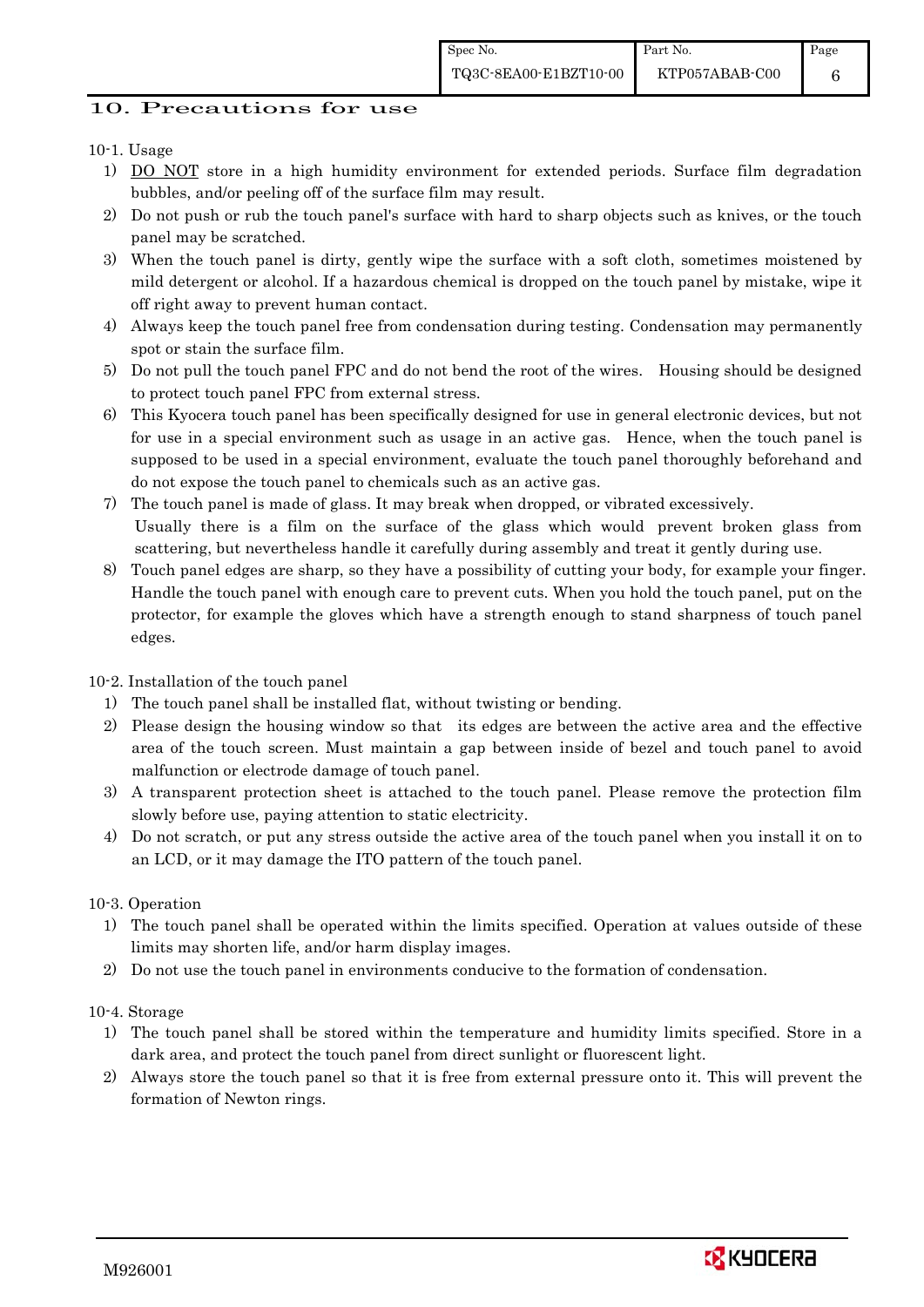### 11. Reliability test data

| Test item                            | Test condition                                                                                 | Test time                | Judgement                                                                                                                                                                                                                                                   |
|--------------------------------------|------------------------------------------------------------------------------------------------|--------------------------|-------------------------------------------------------------------------------------------------------------------------------------------------------------------------------------------------------------------------------------------------------------|
| High temp.<br>atmosphere             | $95^{\circ}$ C                                                                                 | 240h                     | Touch panel function<br>: No defect<br>Touch panel quality<br>: No defect<br>Current consumption<br>: No defect                                                                                                                                             |
| Low temp.<br>atmosphere              | $-40$ °C                                                                                       | 240h                     | Touch panel function<br>: No defect<br>Touch panel quality<br>: No defect<br>Current consumption<br>: No defect                                                                                                                                             |
| High temp.<br>humidity<br>atmosphere | 40°C90% RH                                                                                     | 240h                     | Touch panel function<br>: No defect<br>Touch panel quality<br>: No defect<br>Current consumption<br>: No defect                                                                                                                                             |
| Temp. cycle                          | 0.5 <sub>h</sub><br>$-40$ °C<br>R.T.<br>0.5 <sub>h</sub><br>$95^{\circ}$ C<br>0.5 <sub>h</sub> | 10cycles                 | Touch panel function<br>$\therefore$ No defect<br>Touch panel quality<br>: No defect<br>Current consumption<br>: No defect                                                                                                                                  |
| High temp.<br>operation              | $85^{\circ}$ C                                                                                 | 500h                     | Touch panel function<br>: No defect<br>Touch panel quality<br>: No defect<br>Current consumption<br>: No defect                                                                                                                                             |
| Point<br>activation                  | Silicon rubber R4,<br>Hardness 60°<br>Hitting force 2.9N<br>Hitting speed 5 time/s             | one<br>million<br>times  | Touch panel function<br>: No defect<br>Terminal resistance<br>: No defect<br>Insulation resistance<br>: No defect<br>: No defect<br>Linearity<br><b>Actuation Force</b><br>: No defect<br>No appearance defect which affects touch<br>panel function.<br>2) |
| Sliding                              | Polyacetal resin,<br>$Tip: R = 0.8$<br>Hitting force 2.9N<br>Hitting speed 5 time/s            | 100<br>thousand<br>times | : No defect<br>Touch panel function<br>Terminal resistance<br>: No defect<br>Insulation resistance<br>: No defect<br>: No defect<br>Linearity<br><b>Actuation Force</b><br>: No defect<br>No appearance defect which affects touch<br>panel function.<br>2) |

- 1) Test in active area.
- 2) Dents, blurs and marks on surface film: neglected.
- 3) 10mm sliding (back and forth) counts as 2 times.
- 4) Each test item uses a test touch panel only once. The tested touch panel is not used in any other tests.
- 5) The touch panel is tested in circumstances in which there is no condensation.
- 6) Temp. cycle test (Heat shock included): the LCD shall be tested after leaving it stabilize at room temperature for 2 hours after the last cycle.
- 7) An operational test was performed after the following conditions. First, the touch panel was left for a certain time under 5V voltages applied (without touch), Then it was left at room temperature (No VDC applied) for 2 hours.
- 8) The reliability test is not an out-going inspection.
- 9) The result of the reliability test is for your reference purpose only. The reliability test is conducted only to examine the touch panel's capability.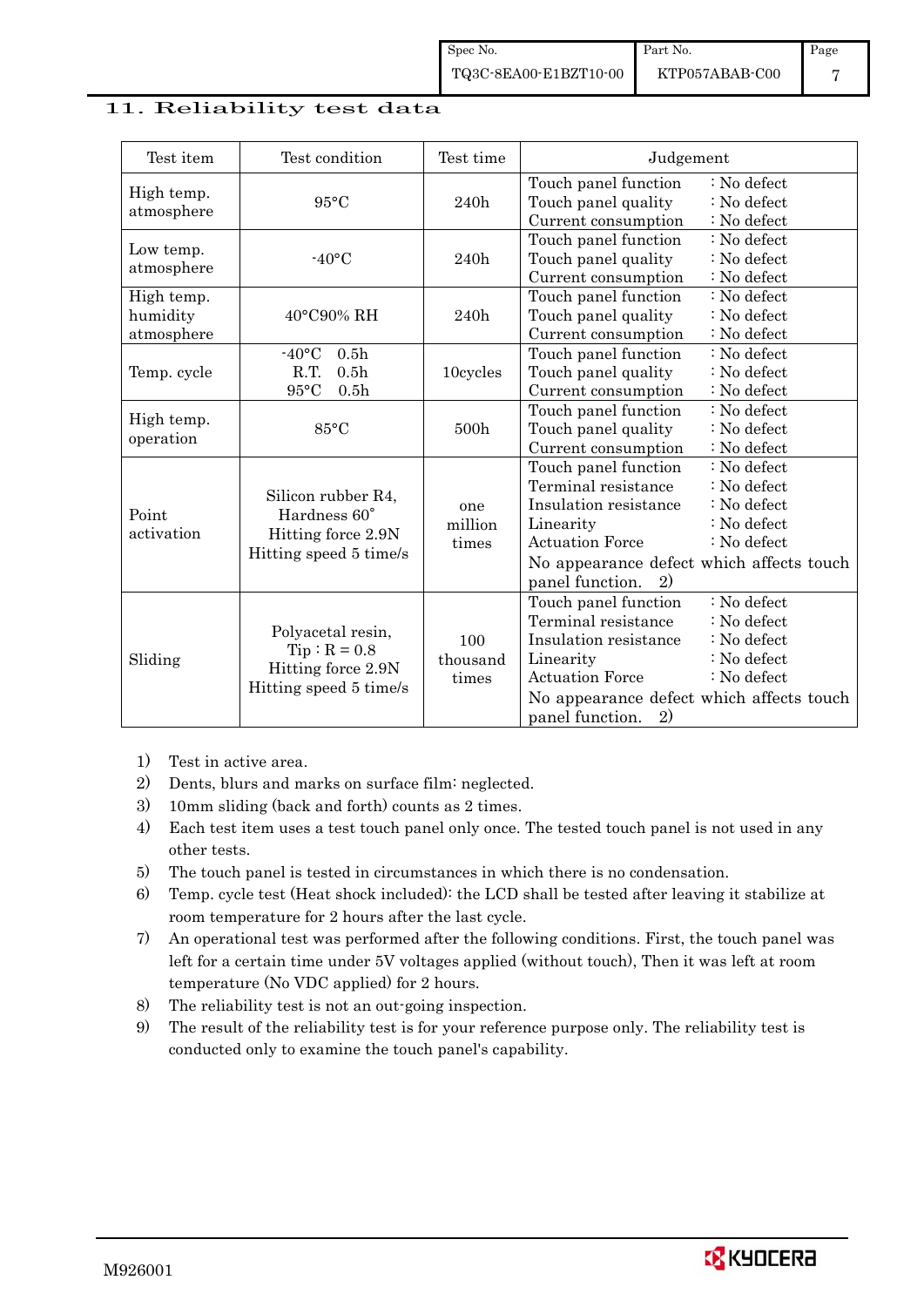

∢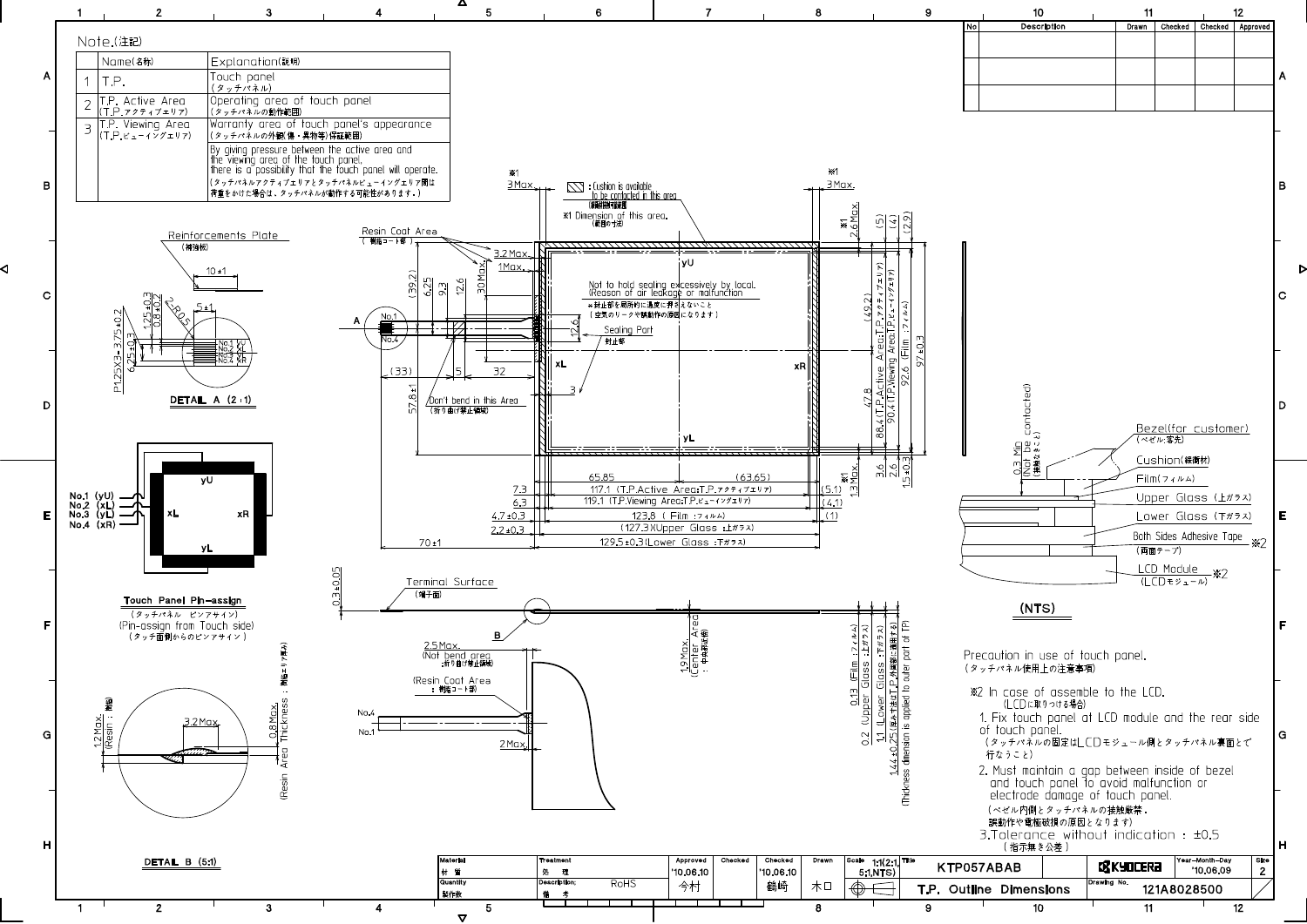| Spec No. | TQ3C-8EA00-E2BZT10-00 |
|----------|-----------------------|
| Date     | June 25, 2010         |

## KYOCERA INSPECTION STANDARD

## TYPE : KTP057ABAB-C00

## KYOCERA CORPORATION KAGOSHIMA HAYATO PLANT LCD DIVISION

| Original      | Designed by $:$ Engineering dept. |         |                                  | Confirmed by $:QA$ dept. |          |  |
|---------------|-----------------------------------|---------|----------------------------------|--------------------------|----------|--|
| Issue Date    | Prepared                          | Checked | Approved                         | Checked                  | Approved |  |
| June 25, 2010 | 19 Medda 1.                       | V       | 1. Hamajaki M. Fujitani Iklamans |                          | Žo       |  |

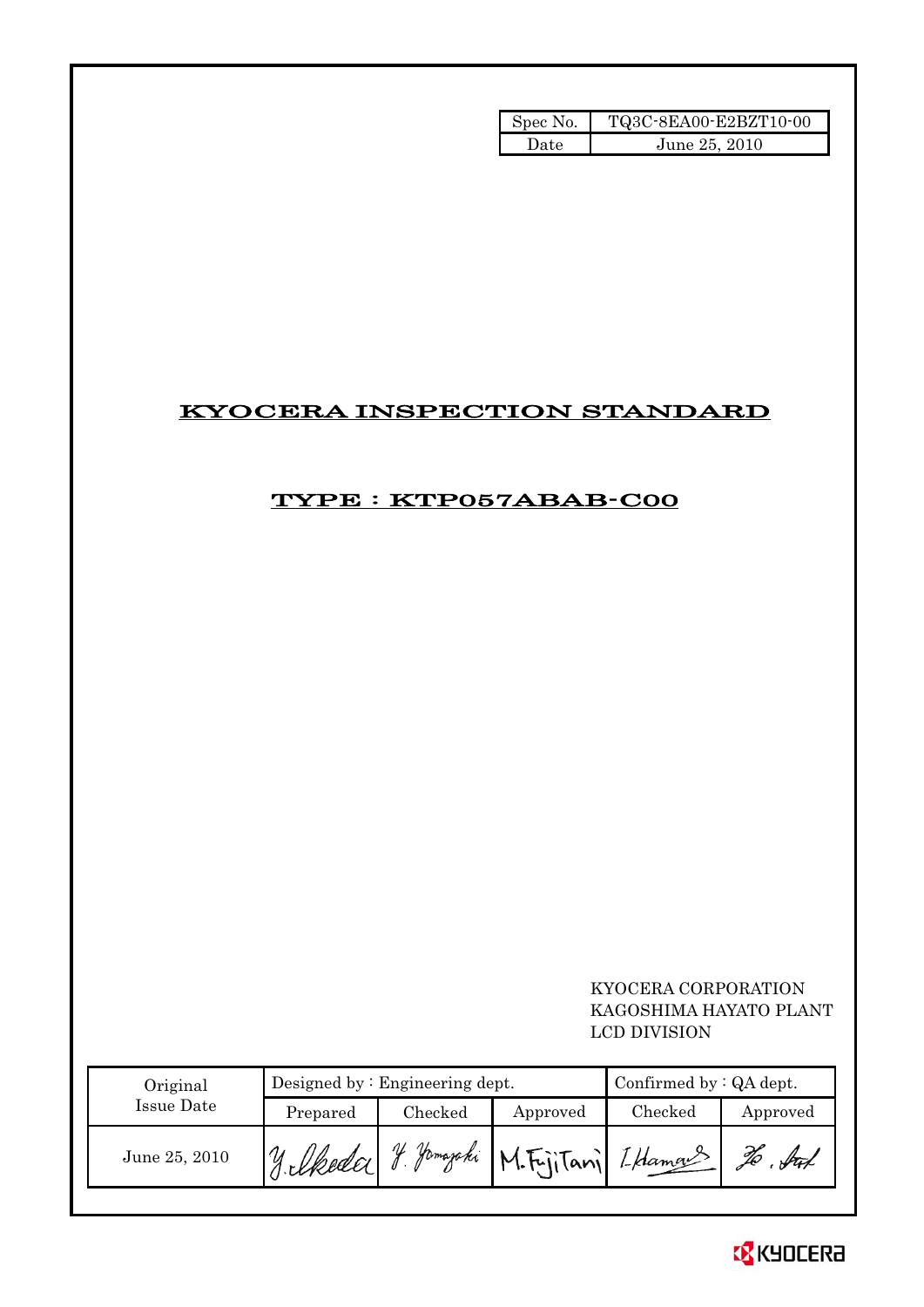| Spec No.              | Part No.       | Page |
|-----------------------|----------------|------|
| TQ3C-8EA00-E2BZT10-00 | KTP057ABAB-C00 |      |

|                                                                                           |             |          |  | Revision record |                        |               |          |
|-------------------------------------------------------------------------------------------|-------------|----------|--|-----------------|------------------------|---------------|----------|
| Confirmed by $\colon$ QA dept.<br>Designed by : Engineering dept.<br>$\rm{\textbf{Date}}$ |             |          |  |                 |                        |               |          |
|                                                                                           |             | Prepared |  | Checked         | ${\Large\bf Approved}$ | $\rm Checked$ | Approved |
|                                                                                           |             |          |  |                 |                        |               |          |
|                                                                                           |             |          |  |                 |                        |               |          |
| Rev.No.                                                                                   | $\rm{Date}$ | Page     |  |                 | Descriptions           |               |          |
|                                                                                           |             |          |  |                 |                        |               |          |
|                                                                                           |             |          |  |                 |                        |               |          |
|                                                                                           |             |          |  |                 |                        |               |          |
|                                                                                           |             |          |  |                 |                        |               |          |
|                                                                                           |             |          |  |                 |                        |               |          |
|                                                                                           |             |          |  |                 |                        |               |          |
|                                                                                           |             |          |  |                 |                        |               |          |
|                                                                                           |             |          |  |                 |                        |               |          |
|                                                                                           |             |          |  |                 |                        |               |          |
|                                                                                           |             |          |  |                 |                        |               |          |
|                                                                                           |             |          |  |                 |                        |               |          |
|                                                                                           |             |          |  |                 |                        |               |          |
|                                                                                           |             |          |  |                 |                        |               |          |
|                                                                                           |             |          |  |                 |                        |               |          |
|                                                                                           |             |          |  |                 |                        |               |          |
|                                                                                           |             |          |  |                 |                        |               |          |
|                                                                                           |             |          |  |                 |                        |               |          |
|                                                                                           |             |          |  |                 |                        |               |          |
|                                                                                           |             |          |  |                 |                        |               |          |
|                                                                                           |             |          |  |                 |                        |               |          |
|                                                                                           |             |          |  |                 |                        |               |          |
|                                                                                           |             |          |  |                 |                        |               |          |
|                                                                                           |             |          |  |                 |                        |               |          |
|                                                                                           |             |          |  |                 |                        |               |          |
|                                                                                           |             |          |  |                 |                        |               |          |
|                                                                                           |             |          |  |                 |                        |               |          |
|                                                                                           |             |          |  |                 |                        |               |          |
|                                                                                           |             |          |  |                 |                        |               |          |
|                                                                                           |             |          |  |                 |                        |               |          |
|                                                                                           |             |          |  |                 |                        |               |          |
|                                                                                           |             |          |  |                 |                        |               |          |
|                                                                                           |             |          |  |                 |                        |               |          |
|                                                                                           |             |          |  |                 |                        |               |          |
|                                                                                           |             |          |  |                 |                        |               |          |
|                                                                                           |             |          |  |                 |                        |               |          |
|                                                                                           |             |          |  |                 |                        |               |          |
|                                                                                           |             |          |  |                 |                        |               |          |
|                                                                                           |             |          |  |                 |                        |               |          |
|                                                                                           |             |          |  |                 |                        |               |          |
|                                                                                           |             |          |  |                 |                        |               |          |

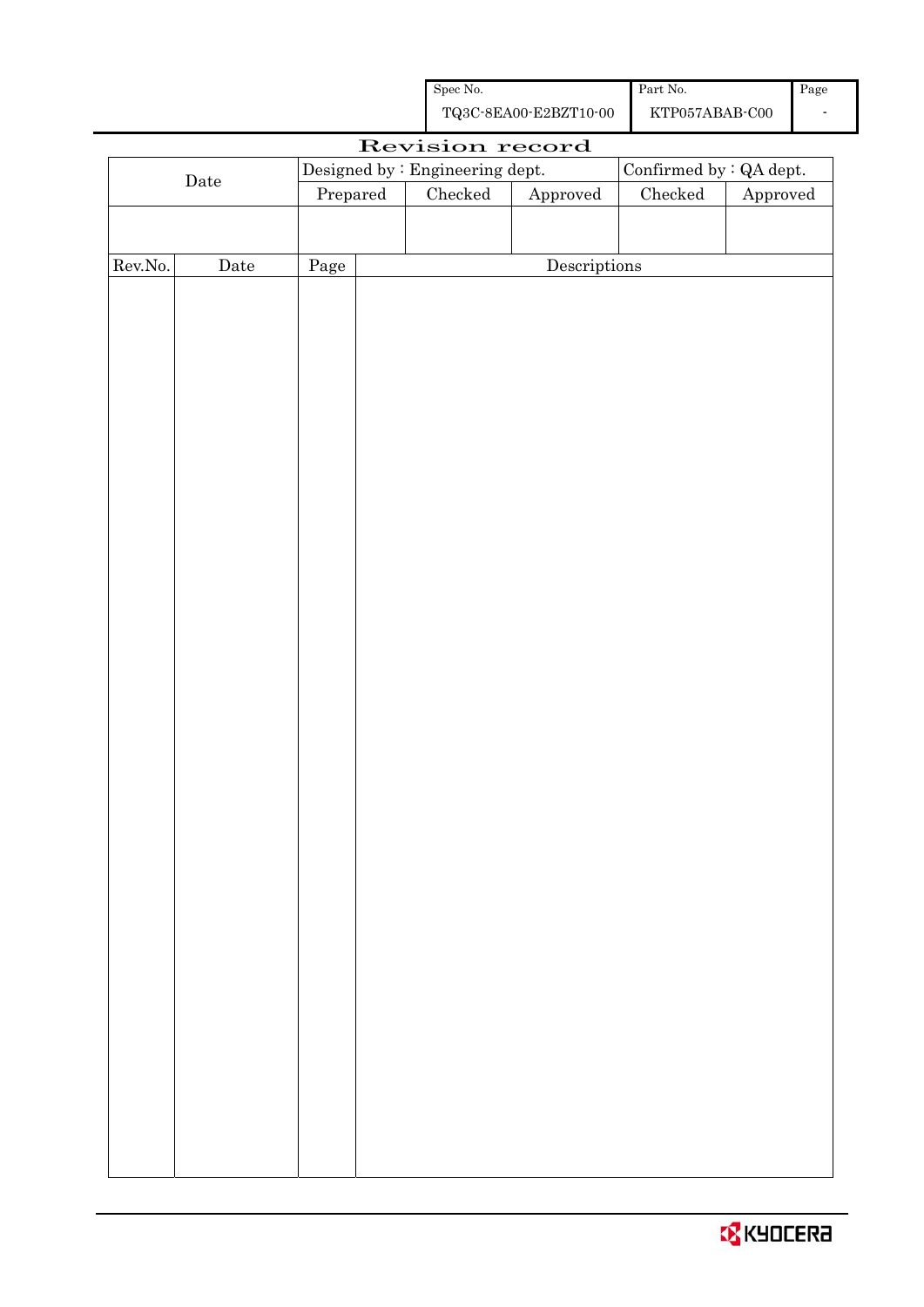| Visuals specification |
|-----------------------|

| 1) Note                          |                                                                                             |                                                                                                                                                                                                                                                               |                                                                                                          |  |  |
|----------------------------------|---------------------------------------------------------------------------------------------|---------------------------------------------------------------------------------------------------------------------------------------------------------------------------------------------------------------------------------------------------------------|----------------------------------------------------------------------------------------------------------|--|--|
|                                  | Note                                                                                        |                                                                                                                                                                                                                                                               |                                                                                                          |  |  |
| General                          | 1.<br>consent.<br>2.<br>the active area and shall not be applicable to outside of the area. | Customer identified anomalies not defined within this inspection standard shall be<br>reviewed by Kyocera, and an additional standard shall be determined by mutual<br>This inspection standard about the image quality shall be applied to any defect within |                                                                                                          |  |  |
|                                  | Inspection conditions<br>3.<br>Luminance<br>Inspection distance<br>Temperature<br>Direction | : 500 Lux min.<br>$\therefore$ 300 mm.<br>: 25 $\pm$ 5°C<br>: Directly above                                                                                                                                                                                  |                                                                                                          |  |  |
| Definition of<br>inspection item | Touch Panel (Scratch, Foreign particle)                                                     |                                                                                                                                                                                                                                                               | Describes scratches on the glass and film<br>and foreign particles between glass/glass or<br>glass/film. |  |  |
|                                  |                                                                                             |                                                                                                                                                                                                                                                               |                                                                                                          |  |  |